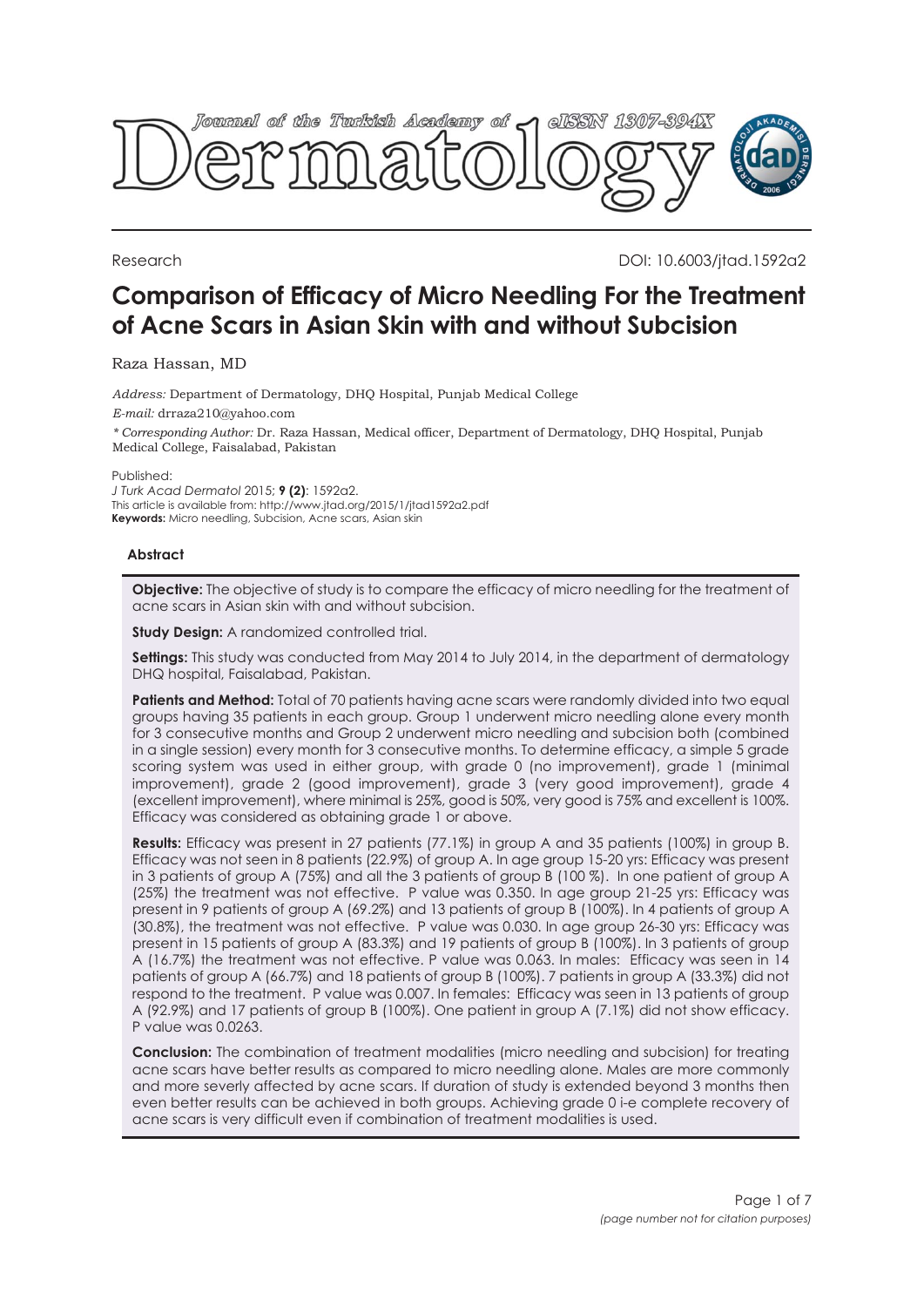<span id="page-1-0"></span>*J Turk Acad Dermato*l 2015; **9 (2)**: 1592a2. http://www.jtad.org/2015/2/jtad1592a2.pdf



Figure 1. Pin point bleeding, the end point of dermaroller therapy

#### **Introduction**

Acne has a prevalence of over 90% among adolescents and continues in adult hood in approximately 12–14% of cases. In some patients, the severe inflammatory response results in permanent scars [**[1](#page-5-0)**]. Acne scarring causes problems cosmetically and psychologically. Unfortunately, there has been no standard treatment option for the treatment of acne scars. Various therapeutic options have been described with variable clinical outcomes and complications, such as surgical techniques (punch graft, punch excision, subcision), resurfacing techniques (dermabrasion, ablative laser treatment, chemical peels), non ablative laser treatment, autologous fat transfer, and injection of dermal fillers [**[2](#page-5-0)**].

Skin needling, also known as per cutaneous collagen induction (PCI), with derma roller (a needling tool) is an addition for managing post acne scars [**[3](#page-5-0)**].

Subcision is defined as a method for subdermal undermining of the depressed areas or it is undermining of scars, wrinkles or cutaneous depressions by breaking up the attachments of these contour abnormalities and releasing the surface from deeper structures. Since 1995, subcision was established as effective means of correcting rolling depressed acne scar and wrinkles. Orentreich and Orentreich [**[4](#page-5-0)**], who first described the procedure, called it subcision to stand for subcutaneous incision less surgery for correction of depressed scars and wrinkles. It has been used for treatment of acne scars on limited bases [**[4,](#page-5-0) [5, 6,](#page-5-0) [7, 8](#page-5-0)**]. Subcision have been also tried to treat striae and cellulite [**[9,](#page-5-0) [10](#page-5-0)**]. The aim of the current study was to evaluate its effecti-



**Figure 2.** The beveled tip of a 20-G microvitreoretinal blade

veness in combination with micro needling by comparing it with micro needling alone.

Resurfacing procedures from many decades have been considered to have main importance for acne scars, but they should not be considered in isolation, and one need to combine modalities to maximize out comes [**[7](#page-5-0)**]. A study from Italy in 2009 showed an average of 25% reduction in acne scars in both sexes after micro needling alone [**[11](#page-5-0)**]. A study from Germany and Brazil in 2011 showed 70% reduction in acne scars when micro needling and subcision are used in combination [**[12](#page-5-0)**].

According to our knowledge, no local data is available in our country regarding the comparison of micro needling alone and micro needling in combination with subcision for the treatment of acne scars. By comparing the efficacy of micro needling with and without subcision for the treatment of acne scars, we can provide guidelines at least at local level and especially in Asian skin, which is the main skin type in our country. More over international data regarding the efficacy of micro needling and subcision in combination for acne scars is sparse.

#### **Materials and Methods**

After taking approval from ethical review committee, patients of dark skin of age 15-60 years, of either sex, presenting with acne scars to the Department of Dermatology, DHQ Hospital, Faisalabad were enrolled in the study. Patients having bacterial, viral and fungal skin diseases in addition to acne scars were excluded from the study. Also patients having systemic diseases like diabetes, hypertension, ischemic heart disease and malignancy were excluded. Patients on systemic steroids or other immunosuppressants and patients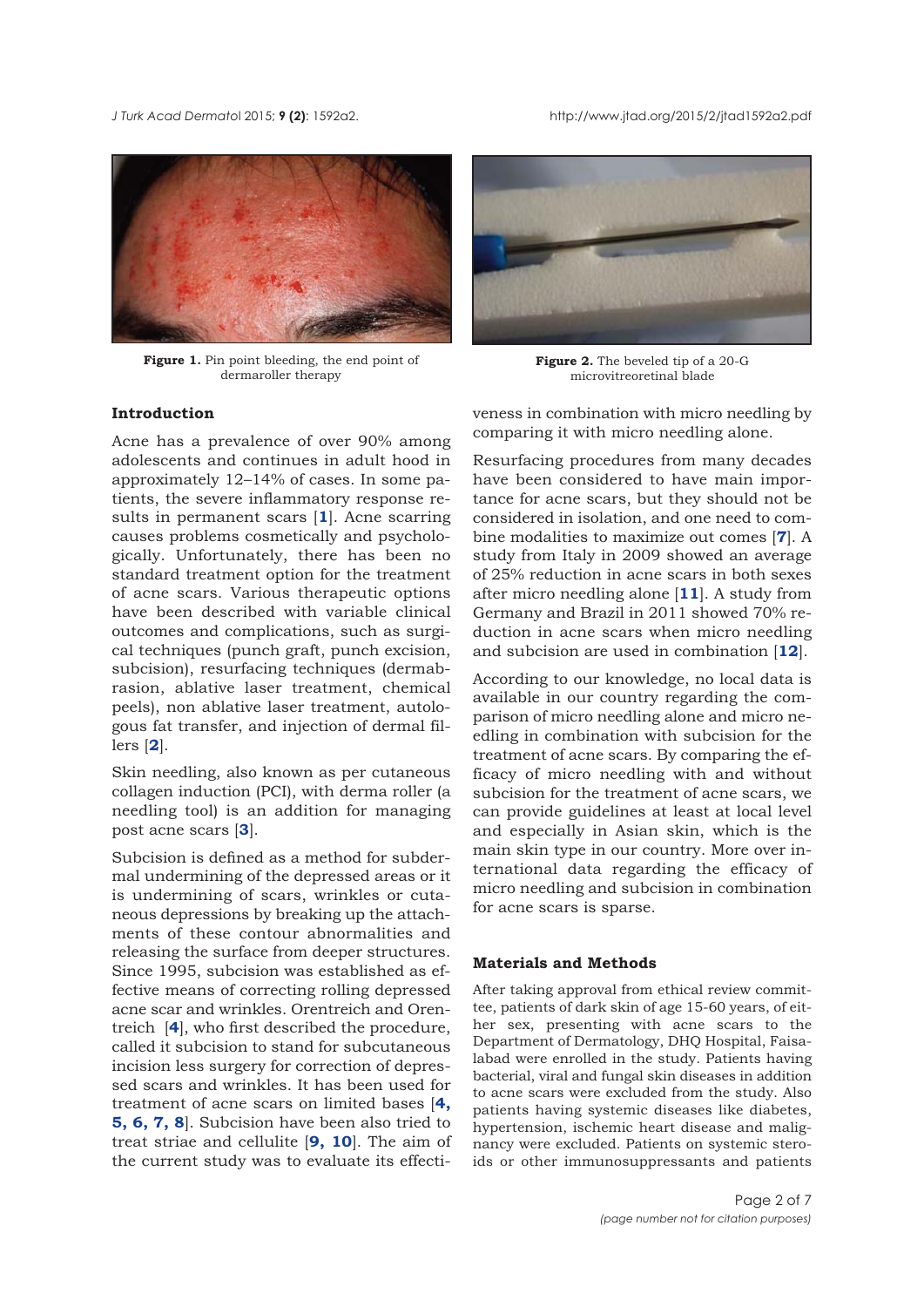<span id="page-2-0"></span>



Figure 3. (a) Patient in group B before start of treatment (right cheek) **(b)** Patient in group B after 3 month treatment of dermaroller and subcision (right cheek)

having history of keloid formation after wounds were also not enrolled in the study. A detailed examination with special reference to the skin type and type of acne scars was done. Patients were randomly divided into two groups by using computer generated random number table. Group 1 underwent micro needling alone. Group 2 underwent micro needling along with subcision, simultaneously in a single session. Total of 3 sessions were done in both the groups one month apart. Every month before starting procedure, all the patients were photographed using canon EOS Rebel XS 1000D professional digital camera using same camera settings and same light settings for all the patients. At the end of the study, these photographs were printed by canon E11 continuous ink system colored printer, using maximum resolution. These photographs were analyzed by 5 grade scoring system. Follow up was done by taking contact no of patient. Efficacy was noted after 3 months. Information was recorded on Performa.

The procedure of micro needling was performed under topical anesthesia in the form of locally available cream containing 13 percent lidocaine and ethylene glycol, which was applied to the area to be treated. After an hour, the anesthetic cream was removed with methylated spirit. Cleansing was carried out with povidone iodine. Normal saline was used as the final cleanser to prevent any discomfort to the patient. The derma roller was rolled on to the skin with one hand while stretching the skin with the other hand so that the base of the scars could be reached. Minimal pressure was applied to the derma roller and the movements were kept short. Care was taken to avoid applying lateral pressure while rolling the instrument on the skin to avoid scarring. The instrument was moved backward and forward 6–10 times in four directions; horizontally, vertically, and diagonally right and left to cover an area of roughly 2 \* 2 inches until uniform pinpoint blee-

ding was seen (**[Figure 1](#page-1-0)**). This uniform pin point bleeding was taken as the end point. The serous ooze was wiped and the area was cleansed with moist gauze. A thin layer of mupirocin ointment was applied to the treated areas. Erythema and edema appeared immediately after treatment and persisted for up to 48h. However, patients resumed normal activities within 12h. There was mild scabbing for about 2–3 days. All the scabs fell off without leaving any visible marks. Patients were advised to avoid the use of scrubs, abrasive cleansers and to avoid sun exposure for a week to prevent postinflammatory hyperpigmentation. Micro needling was repeated once in 4 weeks for three sittings.

The procedure of subcision was performed by a [20-G microvitreoretinal \(MVR\) cataract blade \(](#page-1-0)**Figure 2**). This was used to incise the skin, subdermally and immediately inferior to the acne scar. The tip of the MVR blade has a dual bevel structure that consists of blades on both sides. Using a back and forth sweeping motion, there is immediate lifting. Blood pools beneath the scar and acts as a spacer. Because the blade is diamond shaped, with a triangular point, it allows easy side to side movement with a cutting motion, as opposed to the tearing or shearing motion often seen with other instruments. Three treatment sessions were done in group B along with micro needling simultaneously in single sitting at every month for 3 consecutive months. The contraindications to subcision include current cystic acne, bleeding disorders, infection, and use of oral isotretinoin.

#### **Results**

Seventy patients (both males and females), who were having acne scars of different grades were enrolled in the study. This was a randomized controlled trial. All data was analyzed using SPSS version 22. Descriptive statistics were calculated for all va-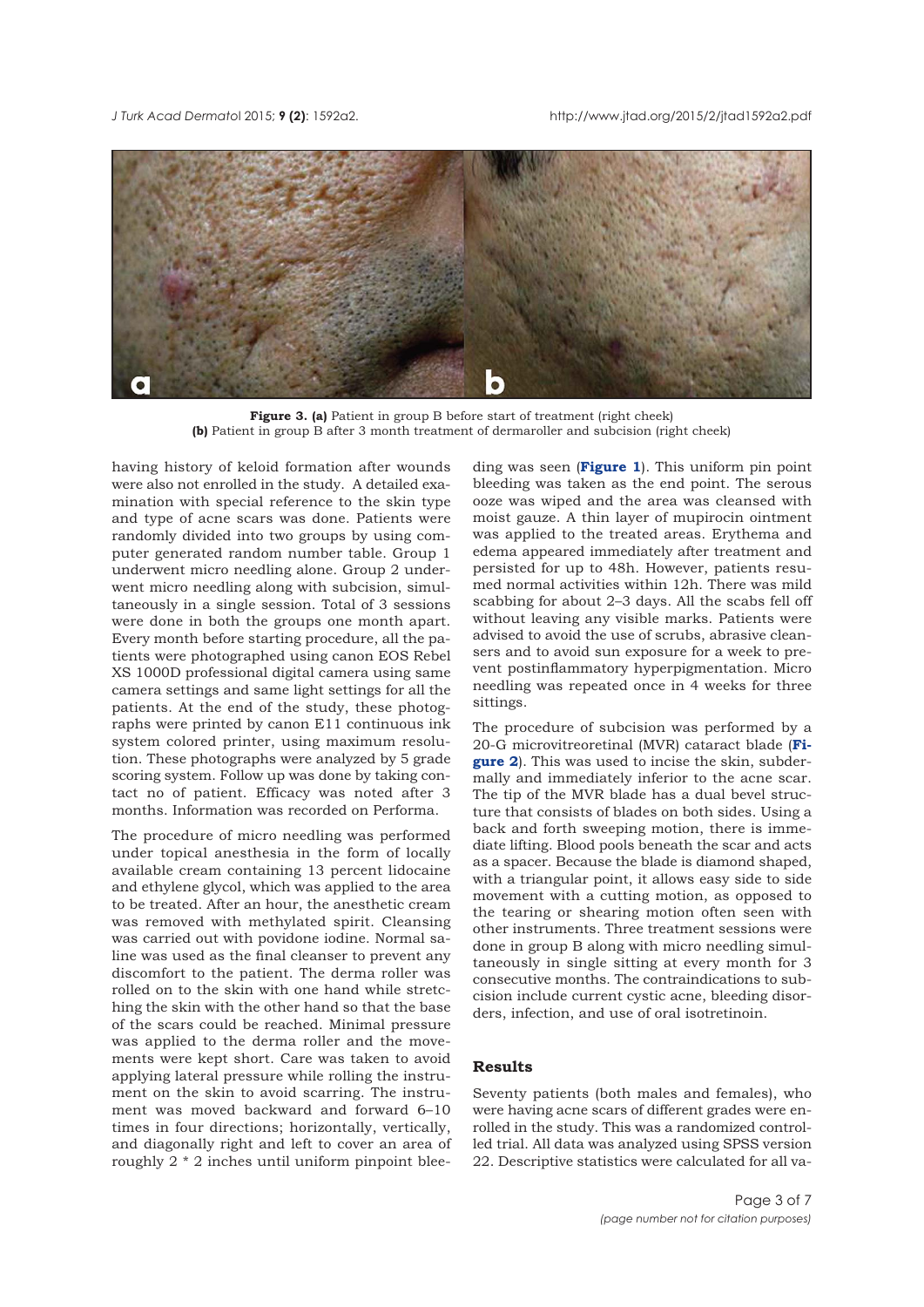

**Figure 4. (a)** Patient in group B before start of treatment (left cheek) **(b)** Patient in group B after 3 month treatment of dermaroller and subcision (left cheek)



**Figure 5. (a)** Patient in group A before start of treatment **(b)** Patient in group A after 3 month treatment with dermaroller

riables. Mean and standard deviation was calculated for all quantitative variables like age. Frequency and percentage were calculated for all quantitative variables like gender, grades at baseline and after 3 months and efficacy. Chi-square test was used to compare efficacy between two groups. p value less than 0.05 was taken as significant. The percentage of male and female patients in the study was established. Of the 70 patients enrolled in the study, 39 (55.7 %) were males and 31 (44.3 %) were females. All the patients' ages ranged from 17 to 30 years. Mean and standard deviation of the sample was calculated for age. The mean age of the patients was 25.07 years with a standard deviation of 2.95 years. Regarding age distribution, most patients 37 (52.9 %) were in age group of 26-30. Regarding grades of acne scars at baseline, 30 patients (42.9%) were having grade 2. 18 patients (25.7 %) were having grade 3. 22 patients (31.4 %) were having grade 4 (**[Table 1](#page-4-0)**). Regarding grades of acne scar after 3 months of treatment, no patient could achieve grade 0 in group A and 6 patients in group B (17.1%) achieved grade 0. 4 patients in group A (11.4%) remained in grade 4 while no patient remained in grade 4 in group B (**[Table 2](#page-4-0)**).

# **Comparison Of Efficacy Between Group A and Group B**

Efficacy was present in 27 patients (77.1%) in group A and 35 patients (100%) in group B (**Figu[res 3a and b, 4a and b, and 5a and b](#page-2-0)**). Efficacy was not seen in 8 patients (22.9%) of group A (**[Table 3](#page-4-0)**). Efficacy according to age distribution was as follows, In age group 15-20 yrs: Efficacy was present in 3 patients of group A (75%) and all the 3 patients of group B (100 %). In one patient of group A (25%) the treatment was not effective. P value was 0.350. In age group 21-25 yrs: Efficacy was present in 9 patients of group A (69.2%) and 13 patients of group B (100%). In 4 patients of group A (30.8%), the treatment was not effective. P value was 0.030. In age group 26-30 yrs: Efficacy was present in 15 patients of group A (83.3%) and 19 patients of group B (100%). In 3 patients of group A (16.7%) the treatment was not effective. P value was 0.063 (**[Table 4](#page-4-0)**). Efficacy according to gender distribution was as follows, In males: Efficacy was seen in 14 patients of group A (66.7%) and 18 patients of group B (100%). Seven patients in group A (33.3%) did not respond to the treatment. P value was 0.007. In females: Efficacy was seen in 13 patients of group A (92.9%) and 17 patients of group B (100%). One patient in group A (7.1%) did not show efficacy. P value was 0.0263 (**[Table 5](#page-5-0)**).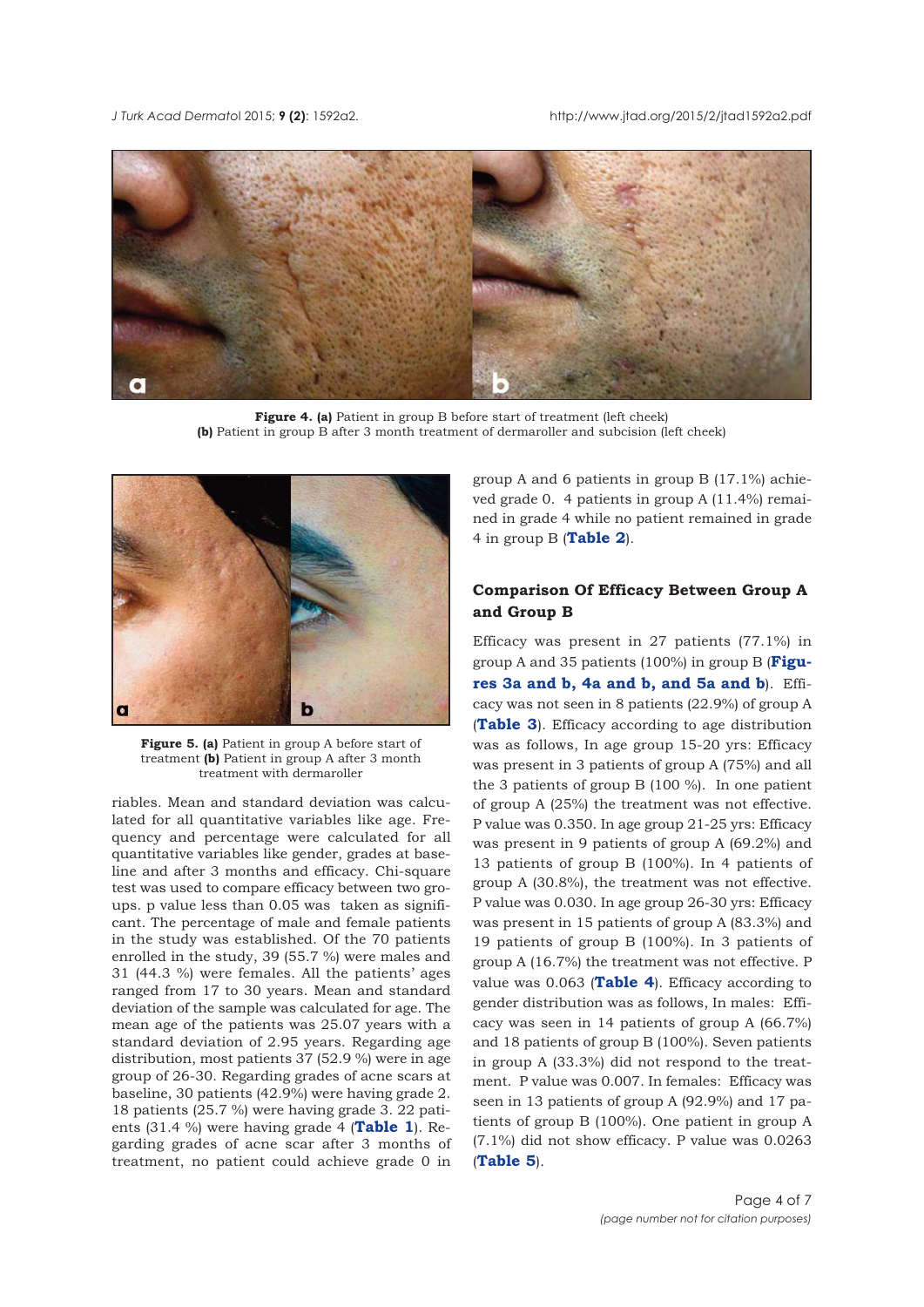**Table 1.** Grade of Acne at Baseline

|                              |                | Group   | Total          |       |
|------------------------------|----------------|---------|----------------|-------|
|                              |                | Group A | <b>Group B</b> |       |
| Grade of acne at<br>baseline | 2              | 15      | 15             | 30    |
|                              |                | 42.9%   | 42.9%          | 42.9% |
|                              | 3              | 8       | 10             | 18    |
|                              |                | 22.9%   | 28.6%          | 25.7% |
|                              | $\overline{4}$ | 12      | 10             | 22    |
|                              |                | 34.3%   | 28.6%          | 31.4% |
| Total                        |                | 35      | 35             | 70    |

<span id="page-4-0"></span>*J Turk Acad Dermato*l 2015; **9 (2)**: 1592a2. http://www.jtad.org/2015/2/jtad1592a2.pdf

**Table 2.** Grade of Acne After 3 Months

|                                 |                | Group          | <b>Total</b>   |       |
|---------------------------------|----------------|----------------|----------------|-------|
|                                 |                | <b>Group A</b> | <b>Group B</b> |       |
|                                 | $\Omega$       |                | 6              | 6     |
| Grade of acne<br>after 3 months |                |                | 17.1%          | 8.6%  |
|                                 | 1              | 16             | 19             | 35    |
|                                 |                | 45.7%          | 54.3%          | 50.0% |
|                                 | 2              | 10             | 9              | 19    |
|                                 |                | 28.6%          | 25.7%          | 27.1% |
|                                 | 3              | 5              | 1              | 6     |
|                                 |                | 14.3%          | 2.9%           | 8.6%  |
|                                 | $\overline{4}$ | 4              |                | 4     |
|                                 |                | 11.4%          |                | 5.7%  |
| Total                           |                | 35             | 35             | 70    |

**Table 3.** Comparison of Efficacy Between Group A and Group B

|          |     | Group   | Total          |       |
|----------|-----|---------|----------------|-------|
|          |     | Group A | <b>Group B</b> |       |
| Efficacy | yes | 27      | 35             | 62    |
|          |     | 77.1%   | 100.0%         | 88.6% |
|          | no  |         |                | 8     |
|          |     | 22.9%   |                | 11.4% |
| Total    |     | 35      | 35             | 70    |

## **Discussion**

Micro needling involves a hand-held instrument consisting of a handle with a cylinder studded with 0.5 to 2 mm long stainless steel needles all around (**[Figure 6](#page-5-0)**). The cylinder is rolled on the skin in multiple directions. During the process of micro needling, tiny wounds are created in the papillary dermis, leading to release of growth factors, which stimulate the formation of new collagen. The effect of micro needling has recently been explained on the basis of a demarcation current produced amongst cells when micro needles penetrate the skin, which triggers a cascade of growth factors that stimulate the healing phase [**[13, 14](#page-6-0)**].

We had used a micro needling device with 500 needles. The needles were 2mm long and spaced 2 mm apart. The second session was more aggressive than the first. The adverse effects reported included pain during the procedure, transient erythema and edema. In group B, the same procedure of micro needling was performed along with subcision.

**Table 4.** Efficacy According to Age Distribution

| Age distribution |          |     | Group           | Total  |                |
|------------------|----------|-----|-----------------|--------|----------------|
|                  |          |     | GroupA Group B  |        |                |
|                  |          | yes |                 | 3      | 6<br>3         |
| 15-20<br>years   | Efficacy |     | 75.0%<br>100.0% | 85.7%  |                |
|                  |          | no  |                 | 1      | 1              |
|                  |          |     | 25.0%           |        | 14.3%          |
|                  |          |     |                 | 9      | 22<br>13       |
| 21-25<br>years   | Efficacy | yes | 69.2%           | 100.0% | 84.6%          |
|                  |          |     |                 | 4      | $\overline{4}$ |
|                  |          | no  | 30.8%           |        | 15.4%          |
|                  |          |     |                 | 15     | 19<br>34       |
| 26-30<br>years   | Efficacy | yes | 83.3%           | 100.0% | 91.9%          |
|                  |          |     |                 | 3      | 3              |
|                  |          | no  | 16.7%           |        | 8.1%           |

Subcision is a simple procedure for revision of rolling acne scars. Any area on the face can be treated in minutes with an inexpensive specialized needle or VMR blade. Treated scars can become substantially less noticeable. Improved but somewhat persistent scars can be subcised again or further smoothed by a resurfacing technique [**[15](#page-6-0)**], as we used micro needling in this study. The term subcision is trademarked (US trade mark registration number 1, 841, 017, granted June1, 1994, to *David Orentreich*), which means that it functions as a brand name for this procedure. Apart from originally describing the procedure, David and Norman Orentreich have been instrumental in further refining the subcision technique [**[16,](#page-6-0) [17](#page-6-0)**]. They do not advocate use of a VMR blade, as we describe in this article, but rather of disposable tribevel-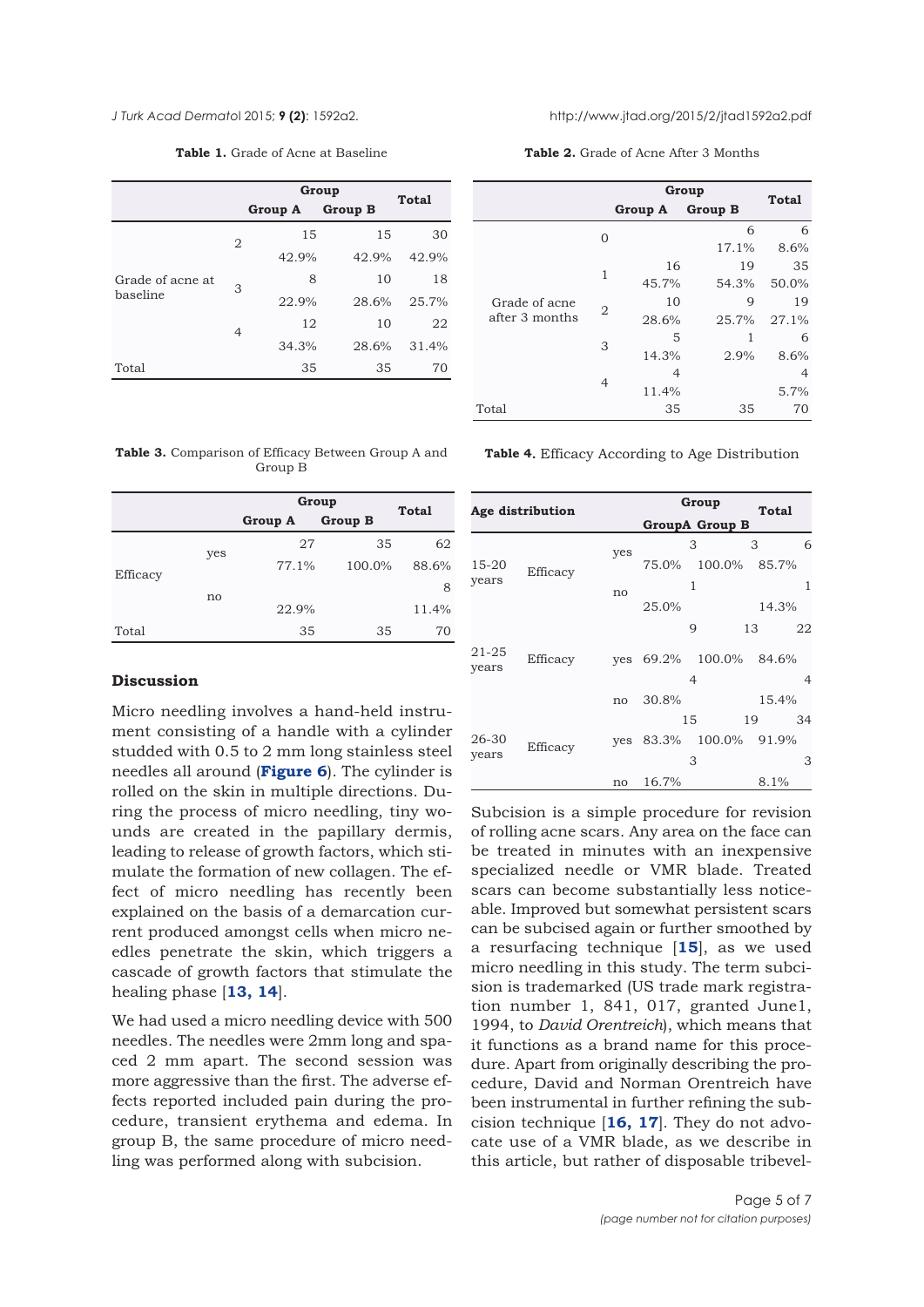<span id="page-5-0"></span>*J Turk Acad Dermato*l 2015; **9 (2)**: 1592a2. http://www.jtad.org/2015/2/jtad1592a2.pdf

| Gender |          |     | Group   |                | <b>Total</b> |  |
|--------|----------|-----|---------|----------------|--------------|--|
|        |          |     | Group A | <b>Group B</b> |              |  |
| Male   |          | yes | 14      | 18             | 32           |  |
|        | Efficacy |     | 66.7%   | 100.0%         | 82.1%        |  |
|        |          | no  | 7       |                | 7            |  |
|        |          |     | 33.3%   |                | 17.9%        |  |
| Female | Efficacy | yes | 13      | 17             | 30           |  |
|        |          |     | 92.9%   | 100.0%         | 96.8%        |  |
|        |          | no  | 1       |                | 1            |  |
|        |          |     | 7.1%    |                | 3.2%         |  |

**Table 5.** Efficacy According to Gender Distribution

led needles [**[18, 19](#page-6-0)**]. A few precautions need to be observed during subcision. Anesthesia must be sufficient to ensure patient comfort and minimize bleeding. Placement of the needle should be meticulously planned, always in the superficial fat. The extremely sharp cutting edge, indispensable for subcision, is a threat to deeper facial structures and must be oriented parallel to the underside of the dermis. Subcision should be performed with caution in areas where the major motor nerves, particularly the facial nerve and its branches, are vulnerable. For instance, care should be taken to avoid deep subcision in the preauricular cheek, where the facial nerve emerges, and over the temple and mandibular rim, where facial nerve branches are superficial and easily injured. If there is doubt about the safety of the procedure at a particular site, subcision should be deferred. Appropriate patient selection is vital. Subcision is ineffective for treating deep pitted scars and shallow or deep 'boxcar' scars, which are scars with depressed flat bases and vertical walls (similar to varicella scars). Conversely, bumpy, rolling scars with indistinct borders respond well to subcision and are impractical to excise. Subcision is therefore but one of a group of procedures that can be used to correct acne scars. Deep pitted and box car scars are best rectified by 2 to 4 mm punch excisions, followed by careful suturing or punch elevation of the scar without tissue removal. Linear depressions and grooves may be filled with soft tissue augmentation materials.

#### **References**

1. Jaishree S. Combination of micro needling and glycolic acid peels for the treatment of acne scars in dark



**Figure 6.** Dermaroller used in this study

skin. J Cosmetic Dermatol 2011; 10: 317-323. PMID: 22151943

- 2. Leheta T, EL Tawdy A, Abdel Hay R, Farid S. Percutaneous collagen induction versus full concentartion trichloracetic acid in the treatment of atrophic acne scars. Dermatol Surg 2011; 37: 207-216. PMID: 21269351
- 3. Imran I. Micro needling therapy in atrophic facial scars: an objective assessment. J Cutan Aesthet Surg 2009; 2: 26–30. PMID: 20300368
- 4. Orentreich DS, Orenreich N. Subcutaneous incision less (subcision) surgery for the correction of depressed scars and wrinkles. Dermatol Surg 1995; 21: 543–549. PMID: 7773602
- 5. Alam M, Omura N, Omura M, Kaminer MS. Subcision for acne scarring, technique and outcome in 40 patients. Dermatol Surg 2005; 31: 310–317. PMID: 15841633
- 6. Balighi K, Robati RM, Moslehi H, Robati AM. Subcision in acne scar with and without subdermal implant: clinical trial. J Eur Acad Dermatol Venereol 2008; 22: 707–711. PMID: 18341538
- 7. Goodman GJ. Treatment of acne scarring. Int J Derm 2011; 50: 1179-1194. PMID: 21950285
- 8. Fulchiero JR, Gregory J, Pamela C et al. Subcision and 1320nm Nd:YAG non ablative laser resurfacing for the treatment of acne scars: a simultaneous splitface single patient trial. Dermatol Surg 2004; 30: 1356–1359. PMID: 15458536
- 9. Al-Waiz M, Al Sharqi Ali I. Medium depth chemical peel single treatment of acne scars in dark skin individual. Dermatol Surg 2002; 28: 383–387. PMID: 12030868
- 10. Maluki AH. Facial resurfacing of atrophic acne scars using high energy pulsed carbon dioxide laser. J Arab Board Med Specialization 2003; 5: 105–108.
- 11. Fabbrocini G, Fardella N, Monfrecola A et al. Acne scarring treatment using skin needling. British association of dermatology. Clin Exp Dermatol 2009; 34: 874–879. PMID: 19486041
- 12. Uwe W, Alberto G. Minimally invasive aesthetic procedures in young adults. Clin Cosmet Investig Dermatol 2011; 4: 19-26. PMID: 21673871